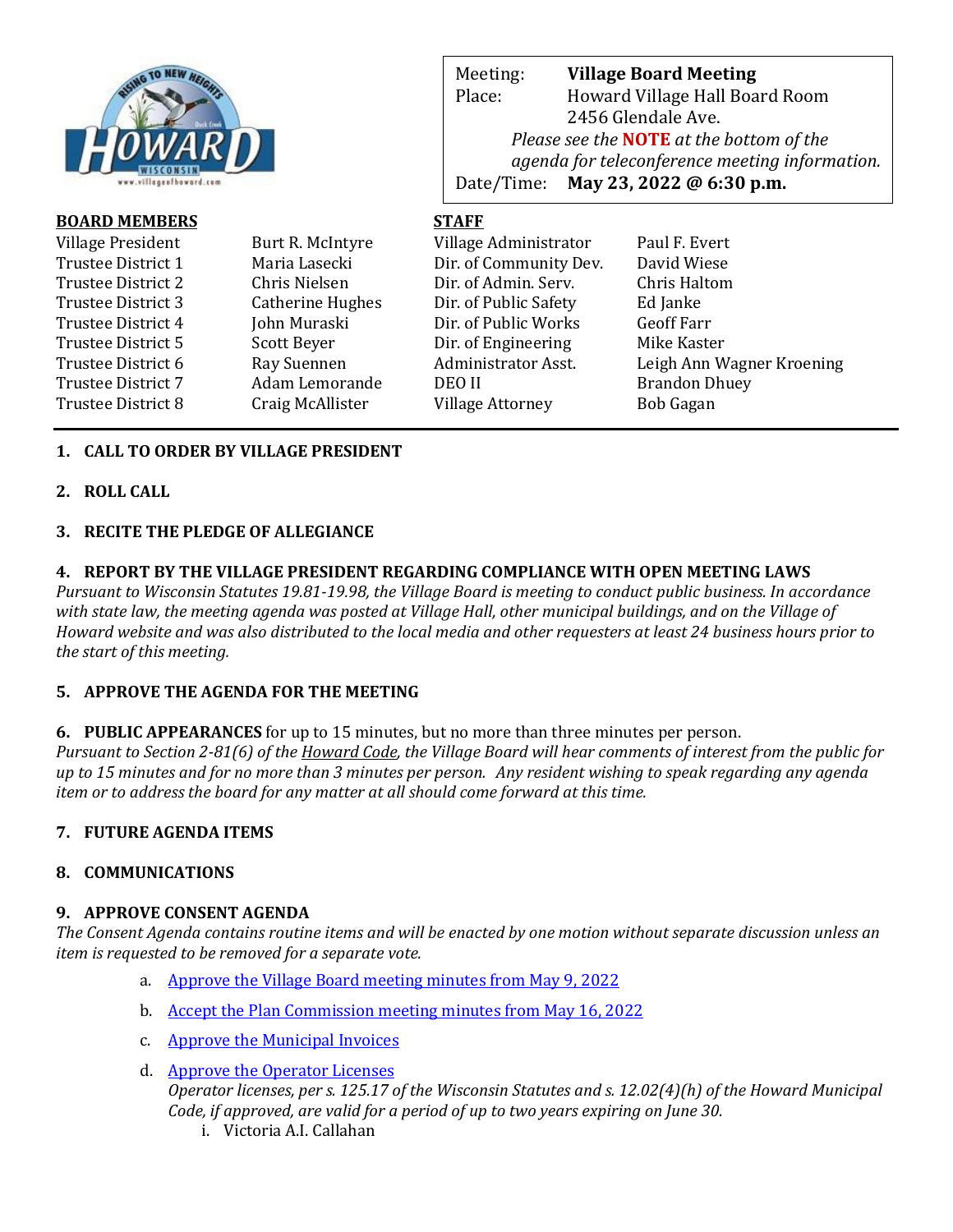# **Village Board Meeting Agenda, May 23, 2022** Page 2 of 3

- ii. Brenda L. Hnilicka
- iii. Perry M. Rank
- iv. Rosemarie J. Soletske
- e. Approve the following renewal 2022-2023 Class A beer and liquor license applications: Meijer Store #298, 2015 Shawano Ave. https://www.mateural.com/Heidi Datema-Agent Piggly Wiggly Midwest LLC d/b/a Piggly Wiggly #36, 2465 Lineville Rd. Todd Delvoe-Agent
- f. Approve the following renewal 2022-2023 Class B beer license applications: New Perspectives-Howard, 2790 Elm Tree Hill Ct. Darrin Duvall-Agent
- g. [Approve the Temporary Class B Retailer's License](https://www.villageofhoward.com/DocumentCenter/View/8370/9g-WHS-Pet-Walk-Retailer-License) for the Wisconsin Humane Society's Pet Walk 8 [a.m. to Noon June 5, 2022 at Pamperin Park, 2801 County RK](https://www.villageofhoward.com/DocumentCenter/View/8370/9g-WHS-Pet-Walk-Retailer-License)
- h. [Approve construction change order #4 to Mckeefry](https://www.villageofhoward.com/DocumentCenter/View/8371/9h-CO-4-Hazel-Estates-roadway-contract) Excavating for the Hazel Estates Subdivision [Road contract involving a \\$1,858.76 decrease](https://www.villageofhoward.com/DocumentCenter/View/8371/9h-CO-4-Hazel-Estates-roadway-contract)
- i. Approve construction change order #1 to Feaker & Sons for the Village Center 2nd Addition utility [contract involving a \\$17,280.94 increase](https://www.villageofhoward.com/DocumentCenter/View/8372/9i-CO-1-Village-Center-2nd-Addition-utility-contract)
- j. [Approve construction change order #2 to PTS Contractors, Inc. for the Marley Street utilities project](https://www.villageofhoward.com/DocumentCenter/View/8373/9j-CO-2-Marley-Street-utilities-project)  [involving a \\$50,080.99 decrease](https://www.villageofhoward.com/DocumentCenter/View/8373/9j-CO-2-Marley-Street-utilities-project)
- k. Approve construction change order #1 to Dorner, Inc. for the Evergreen Road Reconstruction utility [contract involving a \\$4,428.20 increase](https://www.villageofhoward.com/DocumentCenter/View/8374/9k-CO-1-Evergreen-Road-utility-contract)
- l. [Approve construction change order #1 to McKeefry & Sons Inc. for the Evergreen Road](https://www.villageofhoward.com/DocumentCenter/View/8375/9l-CO-1-Evergreen-Road-roadway-contract)  [Reconstruction road contract involving a \\$3,202.50 increase](https://www.villageofhoward.com/DocumentCenter/View/8375/9l-CO-1-Evergreen-Road-roadway-contract)
- m. PLAN COMMISSION ITEMS *(The Plan Commission unanimously recommended approval of these items.)*
	- i. [Approve the request from Matthew Christoff for a conditional use permit](https://www.villageofhoward.com/DocumentCenter/View/8376/9m-i-New-Leaf-School-CUP) to allow for a [school at 400 AMS Court, Parcel VH-727-105-4](https://www.villageofhoward.com/DocumentCenter/View/8376/9m-i-New-Leaf-School-CUP)
	- ii. [Approve the Final Plat of Rouse Pointe, 1500 Greenfield Ave., VH 16-1 and VH-15](https://www.villageofhoward.com/DocumentCenter/View/8377/9m-ii-Final-Plat-of-Rouse-Pointe)
	- iii. Approve the [Preliminary Plat of The Townhomes at the Commons on Parcels VH-473, VH-](https://www.villageofhoward.com/DocumentCenter/View/8378/9m-iii-Preliminary-Plat-of-Townhomes-at-the-Commons)[474, VH-474-1, VH-474-2, and VH-467](https://www.villageofhoward.com/DocumentCenter/View/8378/9m-iii-Preliminary-Plat-of-Townhomes-at-the-Commons)

# **10. UNFINISHED BUSINESS OR OLD BUSINESS ITEMS** (None)

# **11. NEW BUSINESS ITEMS**

- a. [6:35 Public Hearing Regarding "Proposed Special Assessments on Marley Street"](https://www.villageofhoward.com/DocumentCenter/View/8379/11a-b-Marley-Street-special-assessments)
- b. [Review and take action on Final Resolution 2022-11,](https://www.villageofhoward.com/DocumentCenter/View/8379/11a-b-Marley-Street-special-assessments) authorizing the levying of special assessments [on Marley Street](https://www.villageofhoward.com/DocumentCenter/View/8379/11a-b-Marley-Street-special-assessments)
- c. [Review and take action on FFY22 BIL Grant Funding State Municipal Agreement \(SMA\) for the](https://www.villageofhoward.com/DocumentCenter/View/8380/11c-BIL-Grant-Award)  [resurfacing of Cardinal Lane and receive public comments](https://www.villageofhoward.com/DocumentCenter/View/8380/11c-BIL-Grant-Award)